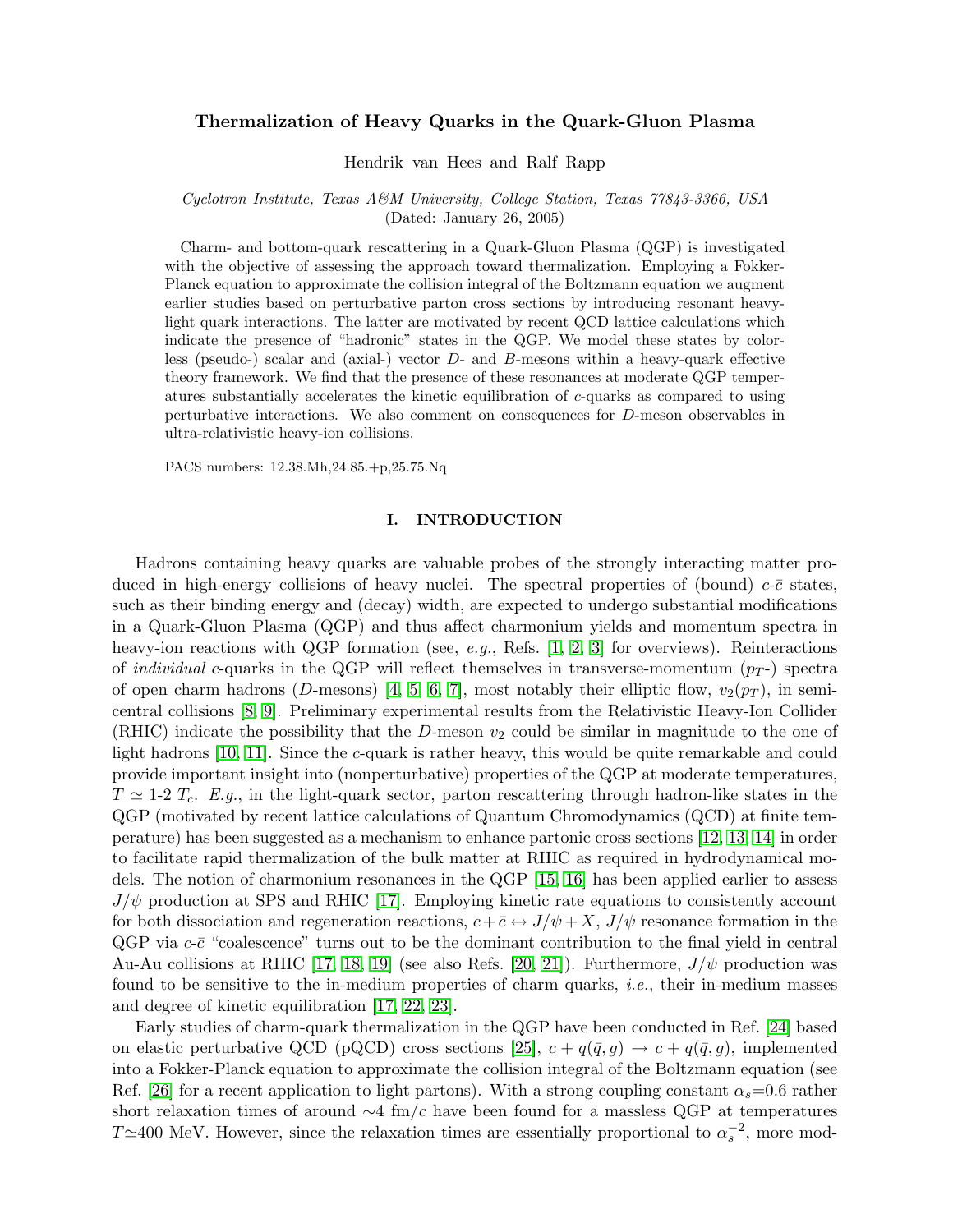erate values of  $\alpha_s$  (e.g., 0.3) lead to a significant increase (factor 3-4), rendering thermalization of c-quarks under RHIC conditions unlikely [\[27\]](#page-14-0). This is also consistent with recent transport studies [\[28,](#page-14-1) [29\]](#page-14-2).

In the present article we evaluate heavy-quark rescattering in the QGP via " $D$ "- and " $B$ "meson resonances, the existence of which is the main assumption in our work. Although lattice QCD has not yet addressed in-medium heavy-light  $(Q-\bar{q})$  spectral functions at finite temperature, resonance-like correlations in the QGP are quite plausible in view of the indications for both q- $\bar{q}$  [\[30,](#page-14-3) [31\]](#page-14-4) and  $Q-Q$  systems. Further support for this assumption is provided by calculations using effective four-quark interactions within Nambu-Jona-Lasinio models [\[32,](#page-14-5) [33,](#page-14-6) [34\]](#page-14-7). With form factors and coupling constants adjusted to free D-meson masses, finite-temperature calculations lead to resonances above the  $Q-\bar{q}$  threshold in the QGP, with appreciable widths of several hundred MeV.

Our article is organized as follows: in Sec. [II](#page-1-0) we introduce Lagrangians for resonant  $c-q$  interactions based on chiral and heavy-quark symmetry for pseudo-/scalar and axial-/vector multiplets (Sec. [II A\)](#page-1-1) and evaluate pertinent scattering amplitudes (Sec. [II B\)](#page-2-0). In Sec. [III](#page-5-0) we apply the resulting cross sections within a Fokker-Planck equation; we first determine temperature and momentum dependencies of drag and diffusion constants in a static QGP (Sec. [III A\)](#page-5-1), and then evaluate the time evolution of c-quark transverse-momentum  $(p_T)$  spectra within an expanding fireball model to simulate conditions in heavy-ion collisions at RHIC (Sec. [III B\)](#page-8-0). We conclude in Sec. [IV](#page-12-0) including a discussion on open-charm observables in ultrarelativistic heavy-ion collisions (URHICs).

# <span id="page-1-0"></span>II. D-MESONS IN THE QUARK-GLUON PLASMA

## <span id="page-1-2"></span><span id="page-1-1"></span>A. Heavy-Light Quark Lagrangians

Our description of D-meson resonances in the QGP is based on a rather simplistic quark-meson model, accounting, however, for the relevant symmetries, i.e., chiral symmetry in the light quark sector  $(u-d)$  and heavy-quark symmetry for c-quarks. As a minimal set of resonances, consistent with lattice calculations [\[30\]](#page-14-3), we assume the lowest-lying pseudoscalar  $(D)$  and vector mesons  $(D^*)$ to survive above  $T_c^1$ . In addition, (approximate) restoration of chiral symmetry mandates the existence of pertinent  $SU(2)_f$  chiral partners in the scalar  $(D_0^*)$  and axial-vector  $(D_1)$  channel with mass and width identical to D and  $D^*$ , respectively. The effective Lagrangian thus takes the form

$$
\mathcal{L}_{Dcq} = \mathcal{L}_D^0 + \mathcal{L}_{c,q}^0 - iG_S \left( \bar{q} \Phi_0^* \frac{1+\rlap{\hspace{0.02cm}/}{2}}{2} c - \bar{q} \gamma^5 \Phi \frac{1+\rlap{\hspace{0.02cm}/}{2}}{2} c + h.c. \right) \n- G_V \left( \bar{q} \gamma^\mu \Phi_\mu^* \frac{1+\rlap{\hspace{0.02cm}/}{2}}{2} c - \bar{q} \gamma^5 \gamma^\mu \Phi_{1\mu} \frac{1+\rlap{\hspace{0.02cm}/}{2}}{2} c + h.c. \right)
$$
\n(1)

with the usual free (kinetic and mass) terms for quarks and D-mesons,

$$
\mathcal{L}_{c,q}^{0} = \bar{c}(i\partial - m_{c})c + \bar{q}i\partial q, \n\mathcal{L}_{D}^{0} = (\partial_{\mu}\Phi^{\dagger})(\partial^{\mu}\Phi) + (\partial_{\mu}\Phi_{0}^{* \dagger})(\partial^{\mu}\Phi_{0}^{*}) - m_{S}^{2}(\Phi^{\dagger}\Phi + \Phi_{0}^{* \dagger}\Phi_{0}^{*}) \n- \frac{1}{2}(\Phi_{\mu\nu}^{* \dagger}\Phi^{*\mu\nu} + \Phi_{1\mu\nu}^{\dagger}\Phi_{1}^{\mu\nu}) + m_{V}^{2}(\Phi_{\mu}^{* \dagger}\Phi^{*\mu} + \Phi_{1\mu}^{\dagger}\Phi_{1}^{\mu}).
$$
\n(2)

The fields  $\Phi$  represent *anti-D*-mesons, transforming as isospinors under isospin rotations.

The interaction terms in Eq. [\(1\)](#page-1-2) will be evaluated to leading order in  $1/m_c$  according to heavyquark effective theory (HQET) [\[35\]](#page-14-8). This ensures the absence of unphysical (4-D longitudinal)

<sup>&</sup>lt;sup>1</sup> In the vacuum these are associated with  $D^+(1870)$ ,  $D^0(1865)$  and  $D^*(2010)$  mesons.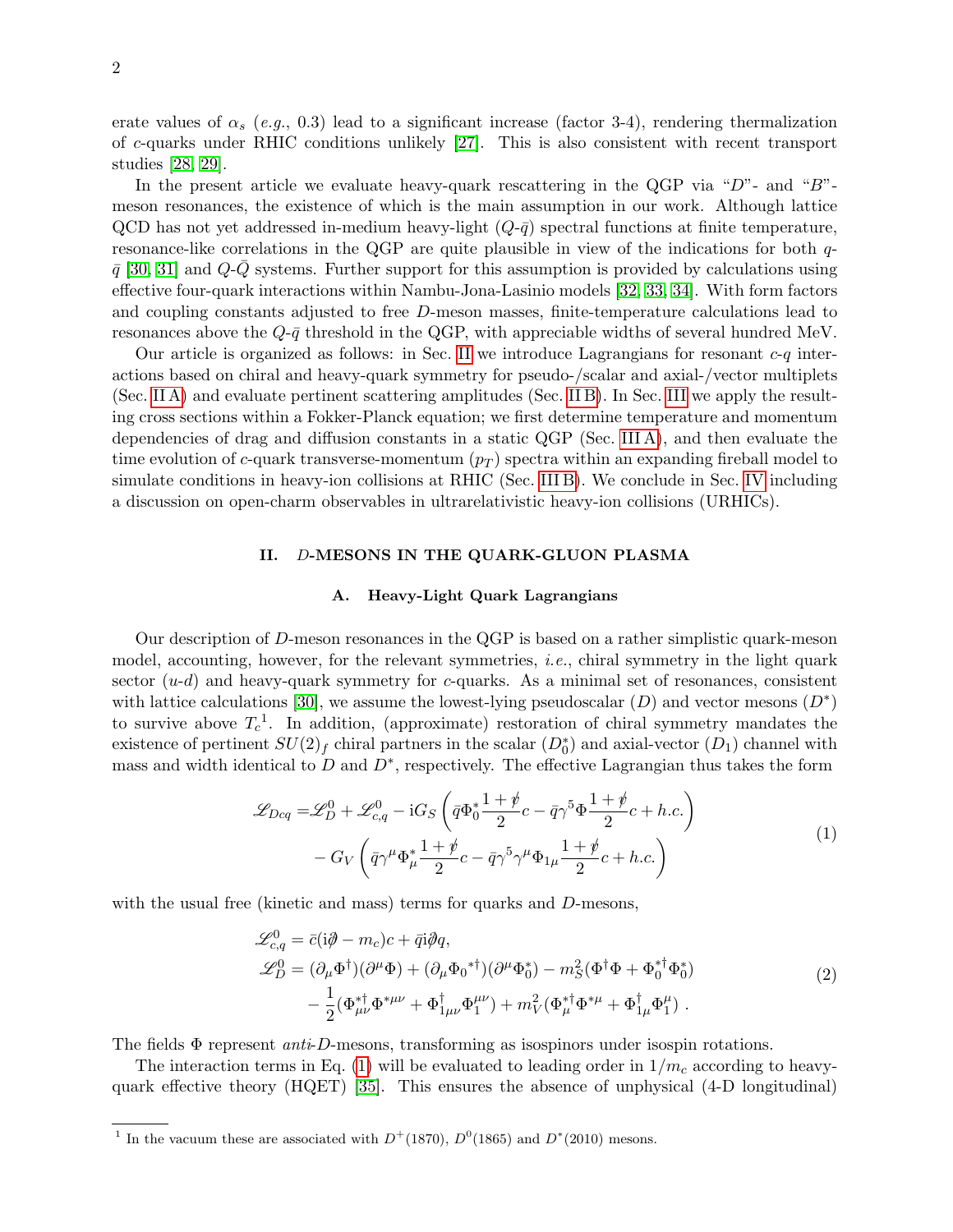degrees of freedom for massive (axial-) vector meson fields as encoded in the transversality constraints

<span id="page-2-1"></span>
$$
v_{\mu}\Phi^{*\mu} = v_{\mu}\Phi^{\mu}_1 = 0\tag{3}
$$

 $(v_\mu:$  four velocity of the charm quark or D-meson). Equivalent relations hold for the D-meson self-energies (to leading order in the  $1/m_c$  expansion of HQET).

In the light-flavor sector the relevant symmetry is the invariance of the Lagrangian under the chiral  $SU(2)_L \times SU(2)_R$  group. For infinitesimal angles  $\delta \vec{\phi}_{V,A}$ , it is characterized by the standard vector and axial-vector transformations acting on the quark fields as

$$
q \to (1 + i\delta\vec{\phi}_V \vec{t} + i\delta\vec{\phi}_A \vec{t}\gamma_5)q, \quad c \to c \tag{4}
$$

with  $\vec{t} = \vec{\tau}/2$  the generators of  $SU(2)$  ( $\vec{\tau}$ : Pauli matrices). To construct the group operations for the  $\bar{D}$  fields, we identify the latter with underlying quark currents according to

$$
\Phi \sim \bar{c}\gamma_5 q \ , \quad \Phi_0^* \sim \bar{c}q \ , \quad \Phi_\mu^* \sim \bar{c}\gamma_\mu q \ , \quad \Phi_{1,\mu} \sim \bar{c}\gamma_\mu \gamma_5 q \ . \tag{5}
$$

Here, "∼" denotes "transforms under [\(4\)](#page-2-1) like". Thus the transformation rules for the  $\bar{D}$ -meson fields follow as

<span id="page-2-2"></span>
$$
\Phi \to \Phi + i\delta \vec{\phi}_A \cdot \vec{t} \Phi + i\delta \vec{\phi}_V \cdot \vec{t} \Phi_0^*,
$$
  
\n
$$
\Phi_0^* \to \Phi_0^* + i\delta \vec{\phi}_A \cdot \vec{t} \Phi_0^* + i\delta \vec{\phi}_V \cdot \vec{t} \Phi .
$$
\n(6)

With these properties the Lagrangian, Eq.  $(1)$ , is a scalar under chiral transformations.

For  $D_s$ -mesons we restrict ourselves to the (experimentally known) pseudoscalar and vector states since spontaneous chiral symmetry breaking in the strange-quark sector is expected to persist to temperatures significantly larger than  $T_c$  (characterized by sizable values of the strange condensate  $\langle \bar{s}s \rangle$ ). The corresponding Lagrangian is therefore taken to be

$$
\mathcal{L}_s = (\partial_\mu \Phi_s^{\dagger})(\partial^\mu \Phi_s) - m_{D_s}^2 \Phi_s^{\dagger} \Phi_s - \frac{1}{2} \Phi_{s\mu\nu}^{*\dagger} \Phi_s^{\mu\nu} + m_{D_s^*}^2 \Phi_{s\mu}^{*\dagger} \Phi_s^{\mu}
$$
  

$$
-iG_{s,S} \bar{s}\gamma^5 \Phi_s \frac{1+\rlap/v}{2} c - G_{s,V} \bar{s}\gamma^\mu \Phi_{s,\mu}^* \frac{1+\rlap/v}{2} c . \tag{7}
$$

Eqs. [\(1\)](#page-1-2) and [\(7\)](#page-2-2) constitute our basic vertices for effective charm-light quark interactions in the QGP (analogous expressions hold in the b-quark sector upon the replacement  $c \to b$  and  $D \to B$ ). The underlying parameters, *i.e.*, the bare masses of the D-meson and their coupling strength to the quarks, will be fixed to resemble more microscopic model calculations of corresponding spectral functions above  $T_c$ , as discussed below. In the following we will also impose the spin symmetry of HQET implying that the spectral properties of pseudoscalar and vector mesons, and consequently their masses and couplings to quarks, are equal.

#### <span id="page-2-0"></span>B. Meson Self-Energies and Heavy-Light Quark Scattering Amplitudes

The key ingredient for the heavy-quark scattering amplitudes are the heavy-meson exchange propagators,

$$
D_{D,B}(k) = \frac{1}{k^2 - m_{D,B}^2 - \Pi_{D,B}(k)},
$$
\n(8)

which are essentially determined by the underlying self-energies,  $\Pi_{D,B}$ , together with the bare resonance masses,  $m_{D,B}$ , of the Lagrangian. In the following, we will evaluate the self-energies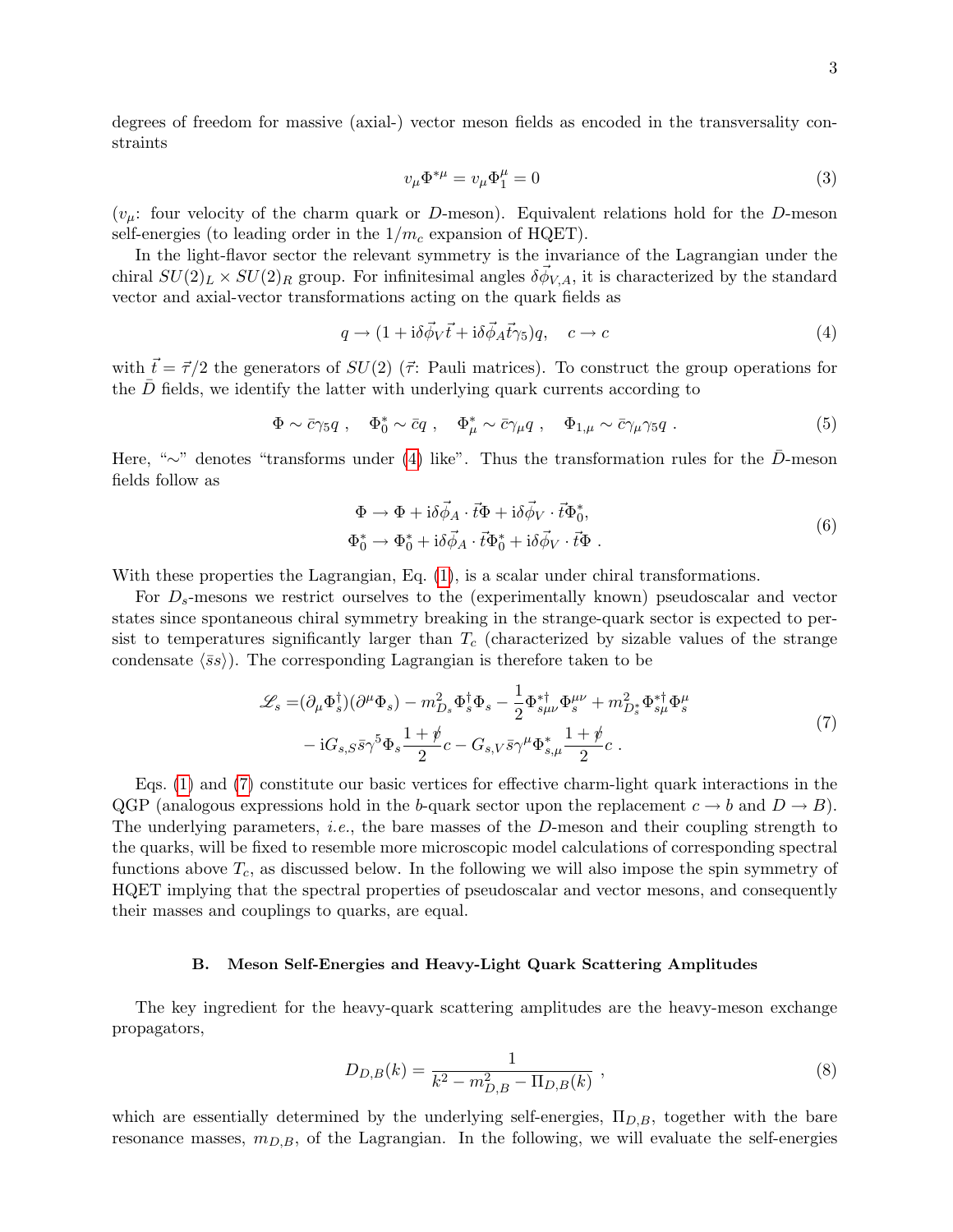in terms of the heavy-light-quark loop (cf. the left diagram in Fig. [1\)](#page-5-2), thereby investigating two different schemes to regularize the divergent loop integrals to assess the robustness of our results. We will concentrate again on the charm-quark case, but completely analogous expressions apply to the bottom sector.

Within the dimensional regularization scheme (see, e.g., [\[36\]](#page-14-9)), the interaction vertices of Eq.  $(1)$ yield a self-energy for (pseudo-) scalar  $D$ -mesons of four-momentum k of the form

$$
\Pi_D(s) = \Pi_{D_0^*}(s) = 3iG^2\mu^{4-d} \int \frac{d^dl}{(2\pi)^d} \text{Tr}[\gamma_5 G_q(l+k)\gamma_5 G_Q(l)]
$$
  
= 
$$
\frac{3G^2}{8\pi^2} \left\{ \frac{4m_c^2 - 2s}{4-d} + 3m_c^2 - 2s + (s - 2m_c^2) \left[ \gamma + \ln \left( \frac{m_c^2 - s}{4\pi\mu^2} \right) \right] + \frac{m_c^4}{s} \ln \left( \frac{m_c^2 - s}{m_c^2} \right) \right\},
$$
 (9)

 $(s = k<sup>2</sup>)$ . The first term contains the quadratic divergence for  $d \rightarrow 4$ , showing that the self-energy can be rendered finite with a field- and mass-renormalization;  $\mu$  denotes the mass scale in the dimensional-regularization scheme to keep the momentum dimensions of the integrals as for  $d = 4$ , and  $\gamma \simeq 0.577$  is Euler's constant. The (regularization-independent) imaginary part is given by

$$
\operatorname{Im} \Pi_D(s) = -\frac{3G_S^2}{8\pi} \frac{(s - m_c^2)^2}{s} \Theta(s - m_c^2) \ . \tag{10}
$$

For the vector and axial-vector mesons, we employ the HQET propagator for the charm quark,

<span id="page-3-0"></span>
$$
G_v(l) = \frac{m_c}{m_c v \cdot l + \mathrm{i} \eta} \frac{1 + \psi}{2} \,,\tag{11}
$$

to obtain a transverse self-energy in leading order of the expansion in  $1/m_c$ . In Eq. [\(11\)](#page-3-0), the "residual momentum" l of the charm quark is defined via its total four-momentum as  $l_c = m_c v + l$ . For the D-meson fields the corresponding decomposition for the heavy-quark expansion reads

$$
k_c = m_c v + k, \quad s = k_c^2 = m_c^2 \left[ 1 + \frac{2v \cdot k}{m_c} + \mathcal{O}\left(\frac{p^2}{m_c^2}\right) \right] \implies v \cdot k = \frac{s - m_c^2}{2m_c} + \mathcal{O}\left(\frac{p^2}{m_c^2}\right) \,. \tag{12}
$$

Applying the Feynman rules, and after some (Dirac) algebra, the dimensionally regularized polarization tensor for the axial-/vector becomes

$$
\Pi_{D^*}^{\mu\nu}(p) = \Pi_{D_1}^{\mu\nu}(p) = -6iG_V^2\mu^{4-d}m_c \int \frac{\mathrm{d}^d l}{(2\pi)^d} \frac{(l+p)_\nu v_\mu - (l+p) \cdot v g_{\mu\nu}}{[(l+p)^2 + i\eta](m_c v \cdot l + i\eta)} . \tag{13}
$$

The integral is conveniently evaluated with help of the identity [\[37\]](#page-14-10)

$$
\frac{1}{ab} = \int_0^\infty d\lambda \frac{2}{(a+2\lambda b)^2} \ . \tag{14}
$$

Upon integrating over  $\lambda$  one obtains for the imaginary part

$$
\operatorname{Im} \Pi_{D^*}^{\mu\nu}(p) = \operatorname{Im} \Pi_{D_1}^{\mu\nu}(p) = -(v_\mu v_\nu - g_{\mu\nu}) \frac{3G_V^2}{8\pi} \frac{(s - m_c^2)^2}{m_c^2} \Theta(s - m_c^2) \ . \tag{15}
$$

Since up to corrections  $\mathcal{O}(vk/m_c)$  one can identify  $m_c^2 = s$  in the denominator, one finds

$$
\Pi_{D^*\mu\nu}(s) = \Pi_{D_1\mu\nu}(s) = (v_\mu v_\nu - g_{\mu\nu})\Pi_D(s) , \qquad (16)
$$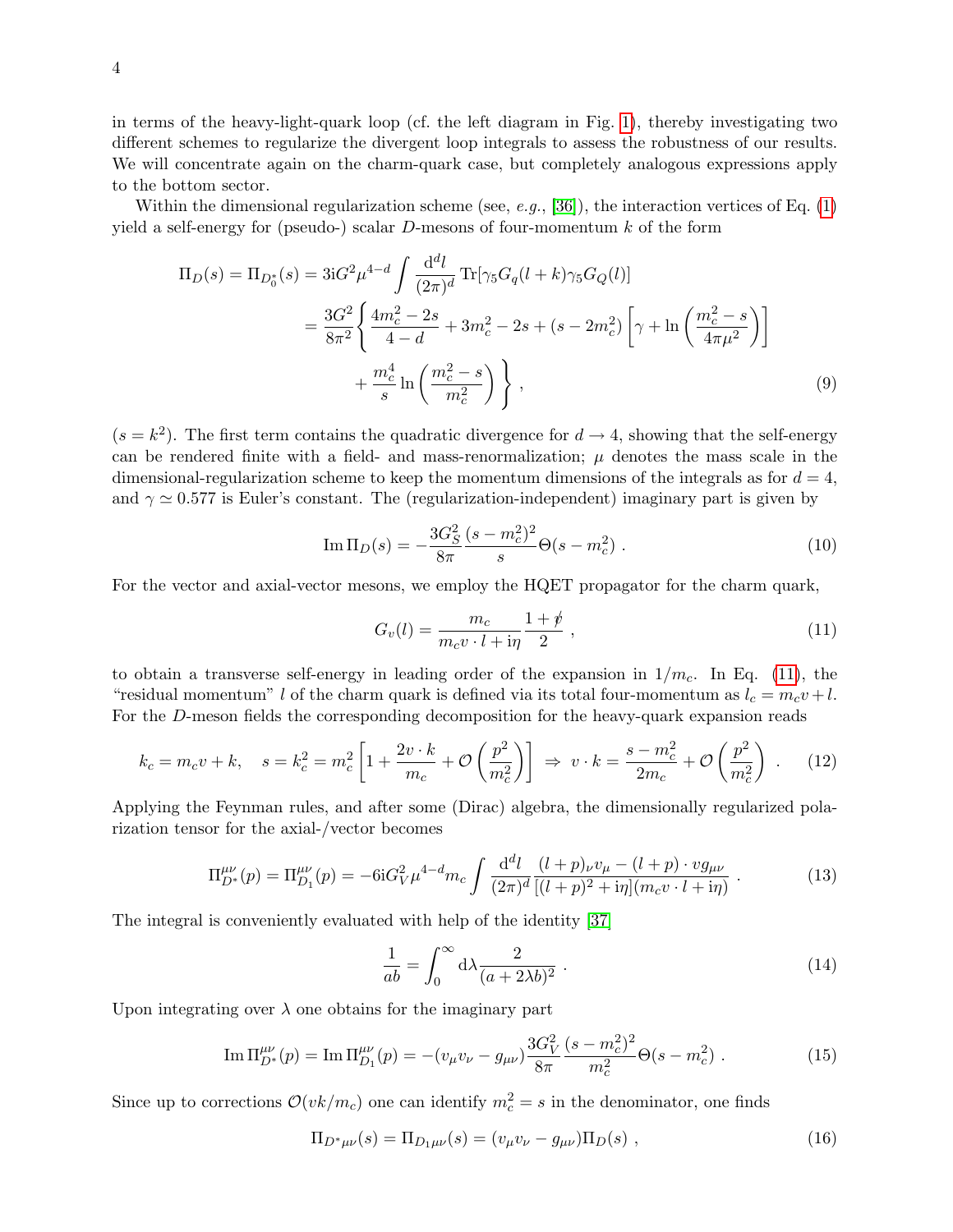<span id="page-4-0"></span>
$$
\partial_s \Pi_D^{\text{(ren)}}(s)|_{s=0} = 0
$$
, Re  $\Pi_D^{\text{(ren)}}(s)|_{s=m_D^2} = 0$ . (17)

The first condition ensures that, within a vector dominance model, the photon propagator has residuum of unity at  $s = 0$ , while the second one implies that the renormalized meson mass coincides with the bare mass of the Lagrangian. The renormalized self-energy is, of course, independent of the dimensional-regularization scale  $\mu$ .

As an alternative way of regularizing the divergent self-energy integrals we introduce a dipole form factor at the  $c-q-D$  vertex,

$$
F(|\vec{q}|) = \left(\frac{2\Lambda^2}{2\Lambda^2 + \vec{q}^2}\right)^2 \,,\tag{18}
$$

where  $\vec{q}$  denotes the three-momentum of the quarks in the center-of-mass frame. The imaginary part of the self-energy is then given by

$$
\operatorname{Im} \Pi_D^{(\text{ff})}(s) = \operatorname{Im} \Pi_D(s) F^2(|\vec{q}|) \tag{19}
$$

 $|\vec{q}| = (s - m_c^2)/(2\sqrt{s})$ , while the real part is determined by an unsubtracted dispersion integral. The bare meson mass is then adjusted to render a vanishing real part of the propagator at the physical resonance mass.

As default parameters for our calculations we use massless light quarks, a charm-quark mass of  $m_c = 1.5$  GeV and physical D-meson masses  $(m_D^{\text{phys}})^2 = m_D^2 - \text{Re}\,\Pi_D[(m_D^{\text{phys}})^2] = 2$  GeV (corresponding to a vanishing real part in the propagator). The coupling constant  $G \equiv G_{S,V}$  is varied to allow for widths of the D-meson spectral functions of 300-500 MeV, to approximately cover the range suggested by effective quark models [\[32,](#page-14-5) [33,](#page-14-6) [34\]](#page-14-7). It is important to note that we assume the D-meson resonances to be located above the  $c$ - $\bar{q}$  mass threshold,  $m_c+m_{\bar{q}}$ , which renders them accessible in  $c\text{-}\bar{q}$  scattering processes. The situation is quite different for (bound) meson states (i.e., below the anti-/quark threshold), where the resonant part of the scattering amplitude cannot be probed through  $c + \bar{q} \rightarrow c + \bar{q}$  interactions (even for resonance masses close to threshold, thermal energies of anti-/quarks imply that the average collision energy is significantly above the resonance peak). In this case, other processes need to be calculated, e.g.,  $c + \bar{q} \rightarrow D + g$ , where the extra gluon in the final state carries away four-momentum to allow the D-meson to emerge on-shell. The same framework is also applied to the bottom sector, with b-quark and B-meson masses of  $m_b = 4.5$  GeV and  $m_B = 5$  GeV, respectively.

As we will see below, for equal on-shell masses and widths of the D-meson spectral functions, both regularization schemes lead to quite comparable results for the thermal relaxation properties of c-quarks, even though the off-shell properties differ significantly.

The D-meson propagators figure into the invariant matrix elements for elastic c-quark scattering off quarks,  $c + q \rightarrow c + q$ , and antiquarks,  $c + \bar{q} \rightarrow c + \bar{q}$ , in the u- and s-channel, respectively. One finds

$$
\sum |\mathcal{M}_{\bar{q}}|^2 = 720G^4(s - m_c^2)^2 |D_D(s)|^2
$$
\n(20)

$$
\sum |\mathcal{M}_q|^2 = 720G^4(u - m_c^2)^2 |D_D(u)|^2 , \qquad (21)
$$

where we have summed over the contributions of all light-quark resonances, being equal due to either the heavy-quark symmetry  $(D-D^*, D_0^*D_1)$  or chiral symmetry  $(D-D_0^*, D^*-D_1)$ . We also included finite-mass strange quarks along with  $D_{s}$ - and  $D_{s}^{*}$ -mesons.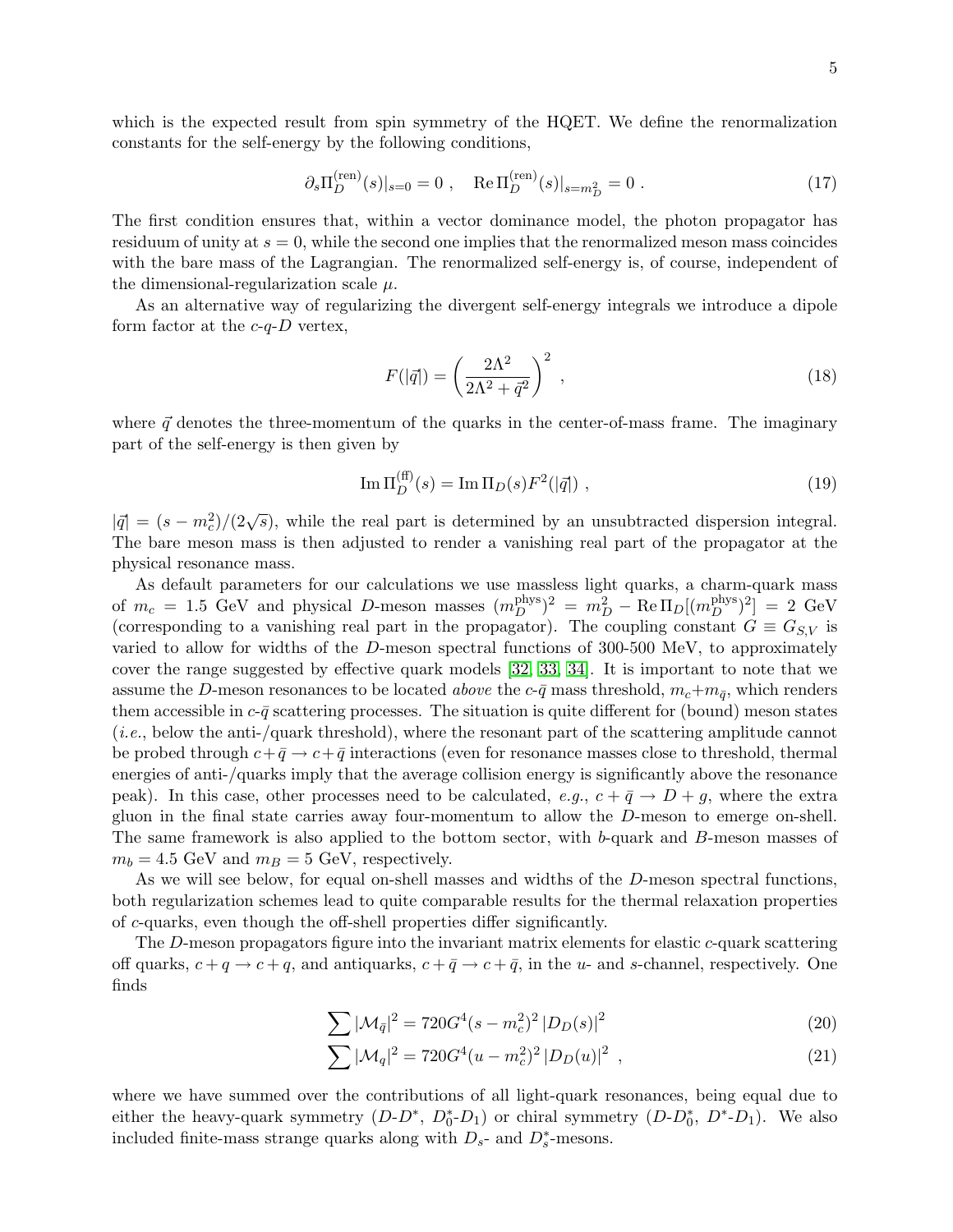

<span id="page-5-2"></span>FIG. 1: Left panel:  $c(b)-q$  loop diagram representing the  $D(B)$ -meson self-energy in the QGP. Right panel: "meson"-exchange diagrams contributing to the invariant matrix elements for the scattering of charm quarks on light quarks (u-channel) and anti-quarks (s-channel).

In addition to resonant interactions, elastic scattering in pQCD is accounted for to leading order in  $\alpha_s$ ,  $\mathcal{O}(\alpha_s^2)$ . The corresponding matrix elements [\[25\]](#page-13-24) have been supplemented with an additional gluon Debye (screening) mass,  $\mu_q = gT$ , which regulates the forward singularity in the t-channel exchange graphs [\[24\]](#page-13-23). The strong coupling constant will be varied over the range  $\alpha_s = 0.3{\text -}0.5$ .

## <span id="page-5-0"></span>III. CHARM QUARK RESCATTERING IN THE QGP

### <span id="page-5-1"></span>A. Fokker-Planck Equation, Drag and Diffusion Coefficients

The above matrix elements are now implemented within a kinetic theory framework to assess the thermalization time scales for heavy quarks in a QGP. Following the steps outlined in Ref. [\[24\]](#page-13-23), we start from the Boltzmann equation for the heavy-quark distribution function  $f(t, \vec{p})$  and neglect any mean-field terms. Furthermore assuming the scattering processes to be dominated by small momentum transfers one arrives at a Fokker-Planck equation describing the time evolution of f in momentum space,

<span id="page-5-3"></span>
$$
\frac{\partial f(t,\vec{p})}{\partial t} = \frac{\partial}{\partial p_i} \left[ A_i(\vec{p}) + \frac{\partial}{\partial p_j} B_{ij}(\vec{p}) \right] f(t,\vec{p}) . \tag{22}
$$

For an isotropic (rotationally invariant) plasma the drag and diffusion coefficients in [\(22\)](#page-5-3) can be decomposed as

$$
A_i(\vec{p}) = p_i A(|\vec{p}|) \tag{23}
$$

$$
B_{ij}(\vec{p}) = \left(\delta_{ij} - \frac{p_i p_j}{\vec{p}^2}\right) B_0(|\vec{p}|) + \frac{p_i p_j}{\vec{p}^2} B_1(|\vec{p}|) \tag{24}
$$

with the scalar functions

<span id="page-5-4"></span>
$$
A(|\vec{p}|) = \langle 1 \rangle - \frac{\langle \vec{p} \cdot \vec{p}' \rangle}{\vec{p}^2}
$$
\n(25)

$$
B_0(|\vec{p}|) = \frac{1}{4} \left[ \langle \vec{p}'^2 \rangle - \frac{\langle (\vec{p} \cdot \vec{p}')^2 \rangle}{\vec{p}^2} \right]
$$
(26)

<span id="page-5-5"></span>
$$
B_1(|\vec{p}|) = \frac{1}{2} \left[ \frac{\langle (\vec{p} \cdot \vec{p}')^2 \rangle}{\vec{p}^2} - 2 \langle \vec{p}' \cdot \vec{p} \rangle + \vec{p}^2 \langle 1 \rangle \right] . \tag{27}
$$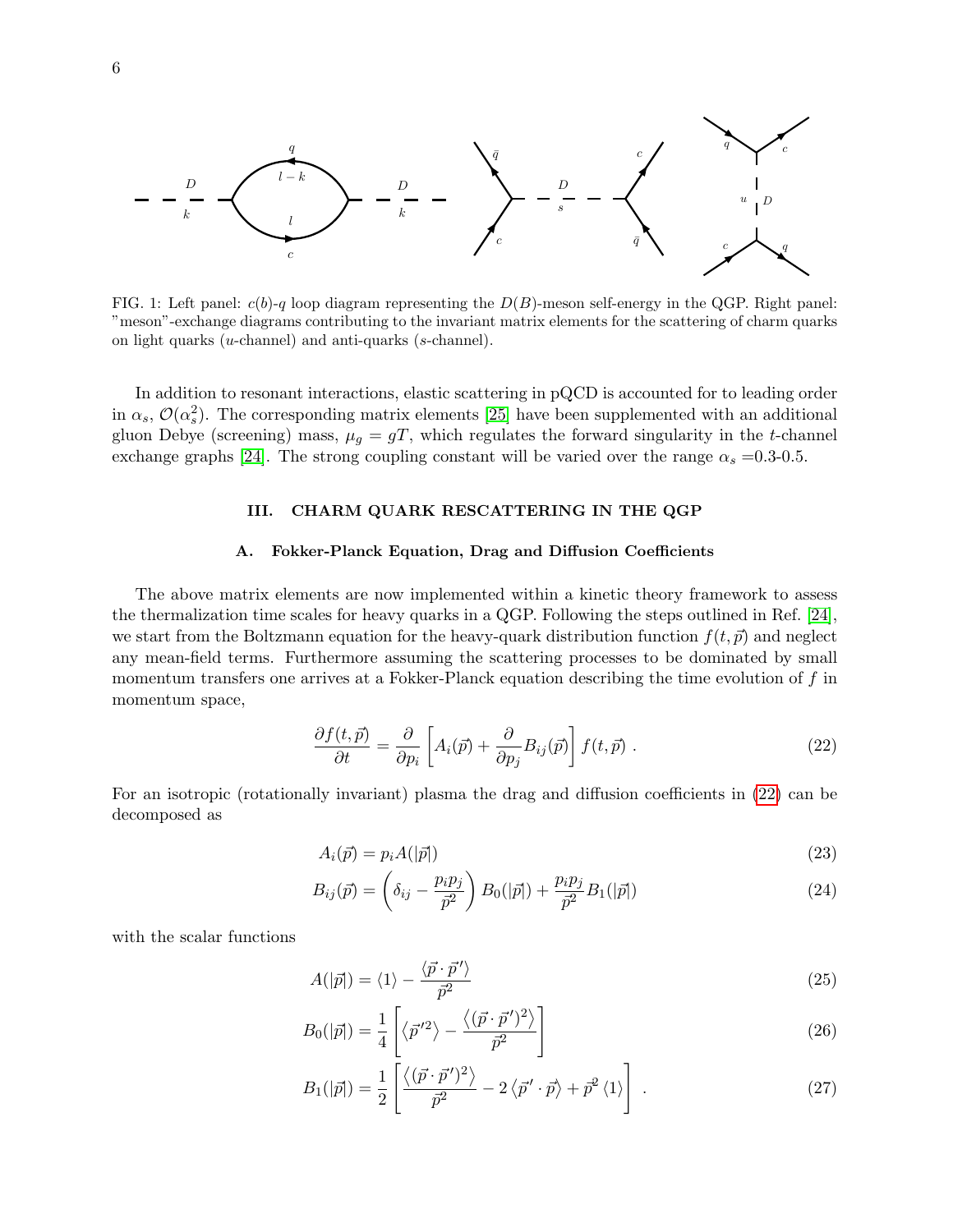

<span id="page-6-0"></span>FIG. 2: Upper panel: drag coefficient A (left) and diffusion coefficient  $B_0$  (right) as a function of c-quark three-momentum at a temperature of  $T = 200$  MeV for various values of  $\alpha_s$  (pQCD scattering) and Dmeson widths (resonance exchanges). Lower panel: The same quantities as a function of temperature at fixed three-momentum  $|\vec{p}| = 0$ .

The averaging is defined by

<span id="page-6-1"></span>
$$
\langle X(\vec{p}') \rangle = \frac{1}{2E_p} \int \frac{\mathrm{d}^3 \vec{q}}{(2\pi)^3 2E_q} \int \frac{\mathrm{d}^3 \vec{q}'}{(2\pi)^3 2E_{q'}} \int \frac{\mathrm{d}^3 \vec{p}'}{(2\pi)^3 2E_{p'}} \frac{1}{\gamma_c} \sum |\mathcal{M}|^2
$$
  
×  $(2\pi)^4 \delta^{(4)}(p+q-p'-q') \hat{f}(\vec{q}) X(\vec{p}')$ , (28)

where  $\vec{p}$  ( $\vec{p}'$ ) and  $\vec{q}$  ( $\vec{q}'$ ) denote the momenta of the incoming (outgoing) charm- and lightquark/gluon, respectively, and  $\hat{f}(\vec{q})$  are the thermal Maxwell-Boltzmann distribution functions of the light partons<sup>2</sup>. After integrating over the four-momentum conserving  $\delta$ -function, and making use of Lorentz invariance of the matrix elements, the expressions for the scalar coefficients,

<sup>&</sup>lt;sup>2</sup> As pointed out in Ref. [\[27\]](#page-14-0) the use of quantum distribution functions (Bose-Einstein and Fermi-Dirac) induces moderate corrections to the drag and diffusion coefficients obtained from pQCD rescattering; this is still true for the "D"-meson resonance interactions as they involve contributions from thermal anti-/quarks only which, at the temperatures under consideration, are mostly non-degenerate.  $E.g.,$  at  $T=300$  MeV, the deviations when using Fermi distributions amount to ∼20%, which is inside the uncertainties associated with the resonance parameters as discussed below. For the total coefficients (including both pQCD and resonance rescattering) the effects of quantum statistics approximately cancel. In the following, we will use Maxwell-Boltzmann distributions for light partons, since (i) it is more consistent within the Fokker-Planck treatment for the heavy-quark, the thermal limit of which is a Boltzmann distribution, and (ii) it minimizes the deviations in the dissipation-fluctuation theorem, cf. the discussion following Eq. [\(45\)](#page-9-0) below.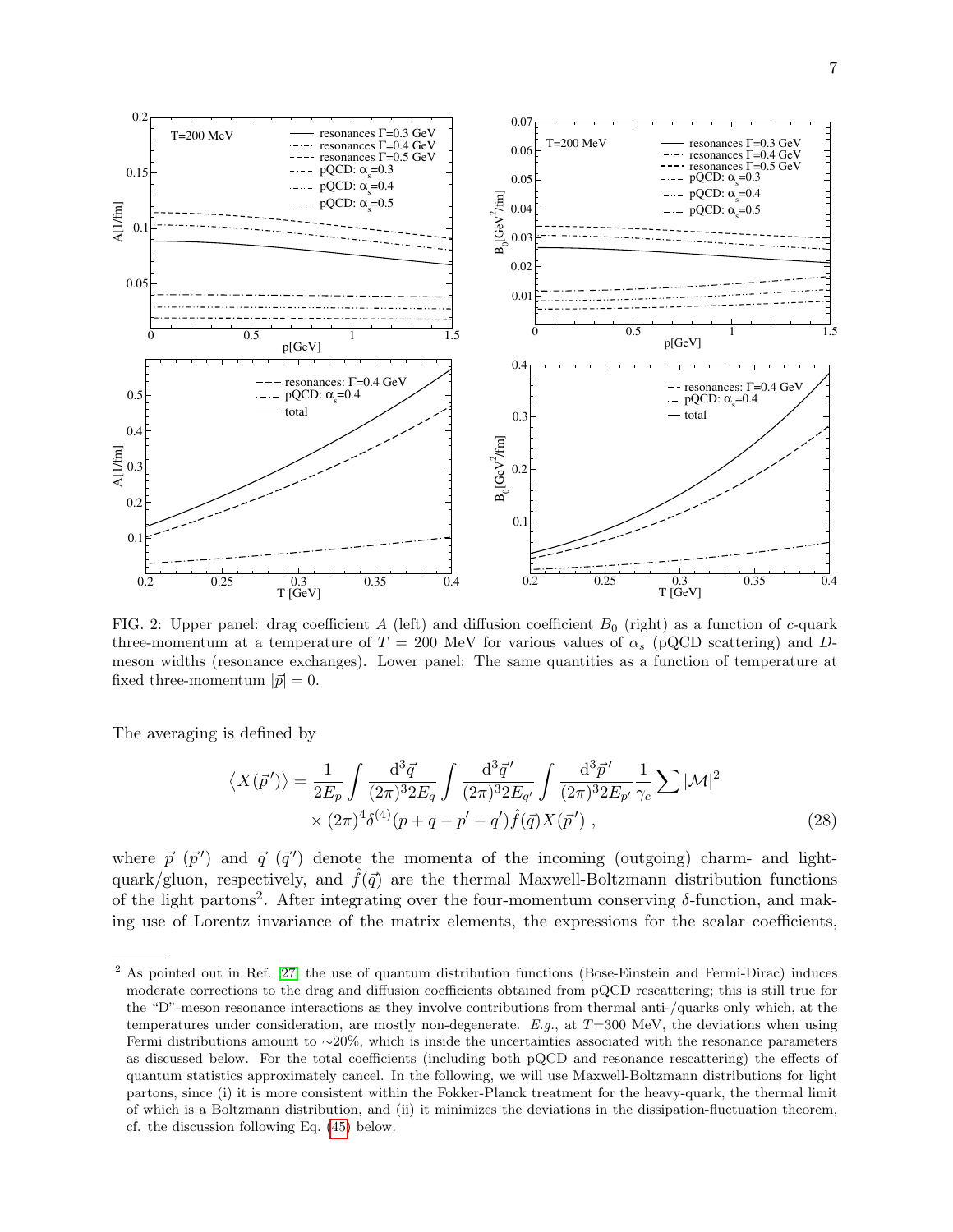

<span id="page-7-0"></span>FIG. 3: Left panel: Comparison of the friction coefficient for resonances with self-energies calculated in the renormalization scheme [\(17\)](#page-4-0) (solid line) and with form-factor regularization (dashed line). The coupling was chosen such that in both the resonance width  $\Gamma=0.4$  GeV at the resonance mass. Right panel: The friction coefficient for different resonance masses as function of the temperature, evaluated in the form-factor regularization scheme.

Eqs.  $(25)-(27)$  $(25)-(27)$ , can be reduced to numerically tractable three-dimensional integrals<sup>3</sup>. The temperature and momentum dependencies of the  $A$  and  $B_0$  coefficients are summarized in Fig. [2.](#page-6-0) The main finding here is that for resonant rescattering both are increased by a substantial factor  $(\sim 3)$ over the pQCD results (the latter are very similar to Ref. [\[24\]](#page-13-23) as the extra factor of 2 is essentially compensated by the larger screening mass,  $\mu_g = gT$ , used in our calculation). The main reason for this effect is not so much an increase in the total cross section (the peak cross section in the resonance case of about 10 mb is comparable to an almost constant 4 mb for pQCD), but the isotropic angular distribution of the resonance cross sections in contrast to forward dominated pQCD rescattering. Also note that the coefficients are rather insensitive to the underlying coupling constants for both resonance and pQCD scattering; naively, the matrix elements are proportional to the 4th power of the coupling constant, which would imply a variation by a factor of  $(5/3)^2 \approx 2.6$ for the coefficients A and  $B_0$  for the parameter ranges shown in Fig. [2.](#page-6-0) The much smaller actual variation is due to compensating effects induced by an increased Debye mass for pQCD t-channel gluon exchange, and by an increased resonance width for s-channel D-meson exchange.

To further illustrate the uncertainties inherent to the resonance properties, we display in Fig. [3](#page-7-0) the sensitivity of the drag coefficient with respect to the regularization schemes and the resonance masses (for form-factor regularization). From the left panel one observes that the momentum dependence of the A coefficient is somewhat more pronounced for the form-factor regularization, but the absolute magnitude in both schemes is very similar. The right panel indicates a more pronounced sensitivity to the value of the resonance mass. In particular, it confirms that D-meson masses close to threshold lead to a significant reduction of the drag effect, due to the thermal motion of the light partons from the heat bath. For the same reason, larger masses imply a steeper increase of A with temperature (of course, above  $T \simeq 2T_c$  the very existence of resonance correlations is questionable).

<sup>3</sup> We note that, when using the pQCD matrix elements, our final expressions are larger by a factor of 2 than the ones originally derived in Ref. [\[24\]](#page-13-23), which confirms the findings of Ref. [\[27\]](#page-14-0).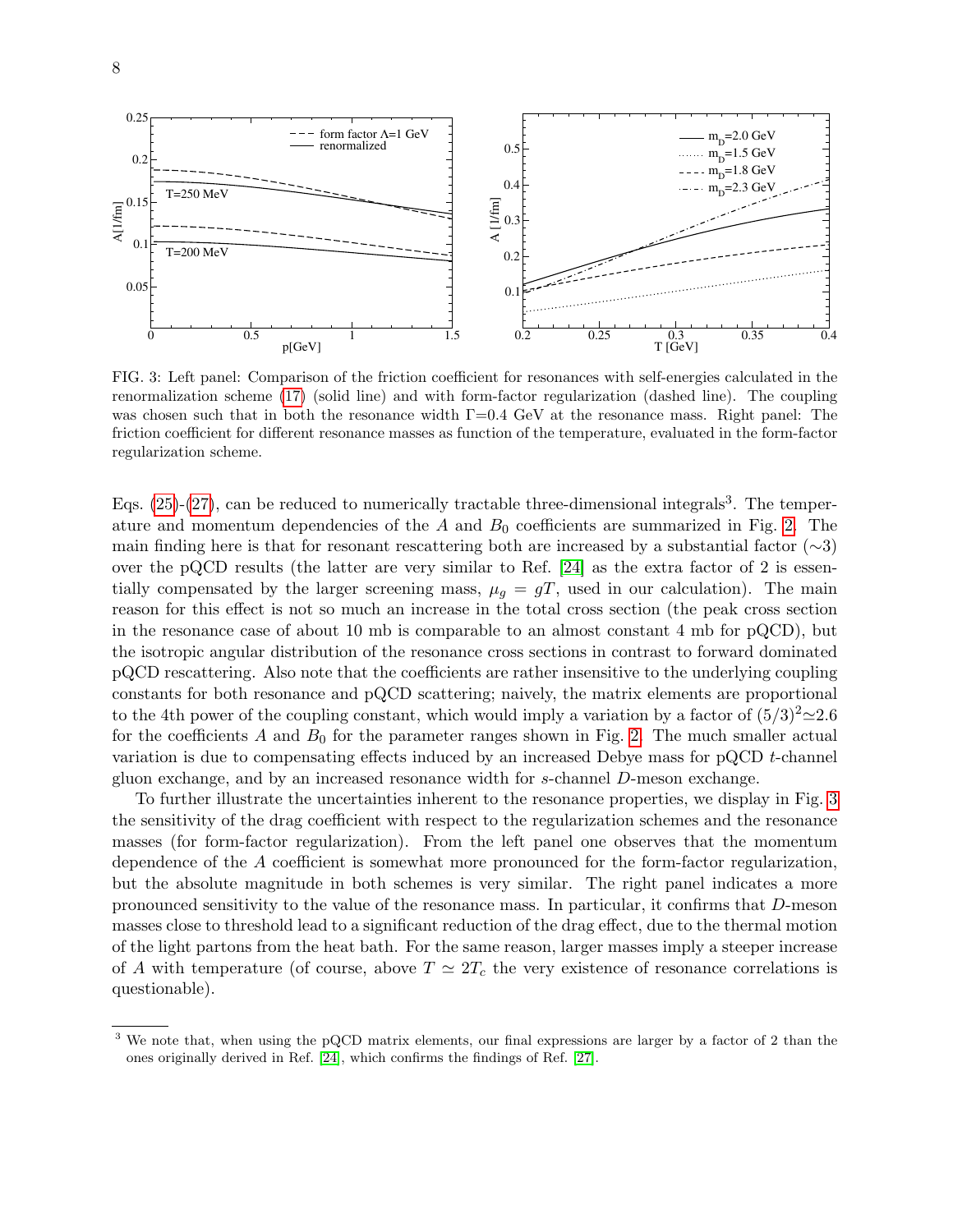#### <span id="page-8-0"></span>B. Time Evolution of Momentum Spectra

#### 1. Time Dependence of the Fokker Planck Equation

To obtain a better estimate of the effect of heavy-quark rescattering on the transversemomentum  $(p_T)$  spectra of heavy-flavor hadrons in URHICs we investigate in this section the time evolution of the Fokker-Planck equation in a thermally evolving QGP. The latter is modelled by an expanding fireball under conditions resembling central Au-Au collisions at RHIC. The main simplifying assumption consists of momentum-independent drag and diffusion coefficients. According to the discussion at the end of the previous section, we will therefore employ D-meson self-energies within the renormalization scheme [\(17\)](#page-4-0) (with masses and widths of  $m_D=2$  GeV and  $\Gamma=0.4$  GeV), as well as pQCD cross sections (with  $\alpha_s=0.4$ ), cf. Fig. [2.](#page-6-0) The Fokker-Planck Eq. [\(22\)](#page-5-3) then takes the form

<span id="page-8-1"></span>
$$
\frac{\partial f}{\partial t} = \gamma(t) \frac{\partial}{\partial \vec{p}} (\vec{p}f) + D(t) \frac{\partial^2}{\partial \vec{p}^2} f \tag{29}
$$

where  $\gamma = A(T(t), |\vec{p}| = 0)$  and  $D = B_0(T(t), |\vec{p}| = 0) = B_1(T(t), |\vec{p}| = 0)$ . The time dependence of the coefficients enters through their dependence on temperature (as determined in the previous section), with  $T(t)$  following from the fireball model outlined below. For the initial condition,

<span id="page-8-3"></span><span id="page-8-2"></span>
$$
f(t = 0, \vec{p}) \equiv f_0(\vec{p}) \tag{30}
$$

we will employ c-quark spectra from  $p-p$  collisions as extracted from the PYTHIA event generator [\[38,](#page-14-11) [39\]](#page-14-12). The initial-value problem can be conveniently solved employing Green's function techniques: if we can find a solution  $G(t, \vec{p}; \vec{p}_0)$  to Eq. [\(29\)](#page-8-1) with the initial condition

<span id="page-8-5"></span>
$$
G(t = 0, \vec{p}; \vec{p}_0) = \delta^{(3)}(\vec{p} - \vec{p}_0) , \qquad (31)
$$

the full solution with an arbitrary initial condition [\(30\)](#page-8-2) follows as

$$
f(t, \vec{p}) = \int d^3 \vec{p}_0 G(t, \vec{p}; \vec{p}_0) f_0(\vec{p}_0) .
$$
 (32)

To determine the Green's function, we define its Fourier transform,

$$
G(t, \vec{p}; \vec{p}_0) = \int d^3 \vec{q} \exp(-i\vec{q} \cdot \vec{p}) g(t, \vec{q}; \vec{p}_0) , \qquad (33)
$$

and insert it into Eq. [\(29\)](#page-8-1), leading to the first-order differential equation

<span id="page-8-4"></span>
$$
\frac{\partial g}{\partial t} + \gamma \vec{q} \frac{\partial g}{\partial \vec{q}} = -D \vec{q}^2 g \tag{34}
$$

With the initial condition for  $g$  determined by Eq.  $(31)$ ,

$$
g(0, \vec{q}, \vec{p}_0) = \frac{1}{(2\pi)^3} \exp(-i\vec{p}_0 \cdot \vec{q}) , \qquad (35)
$$

its solution reads

$$
g(t, \vec{q}; \vec{p}_0) = \frac{1}{(2\pi)^3} \exp\{i\vec{p}_0 \cdot \vec{q} \exp[-\Gamma(t)]\} \exp[-\Delta(t)\vec{q}^2],
$$
 (36)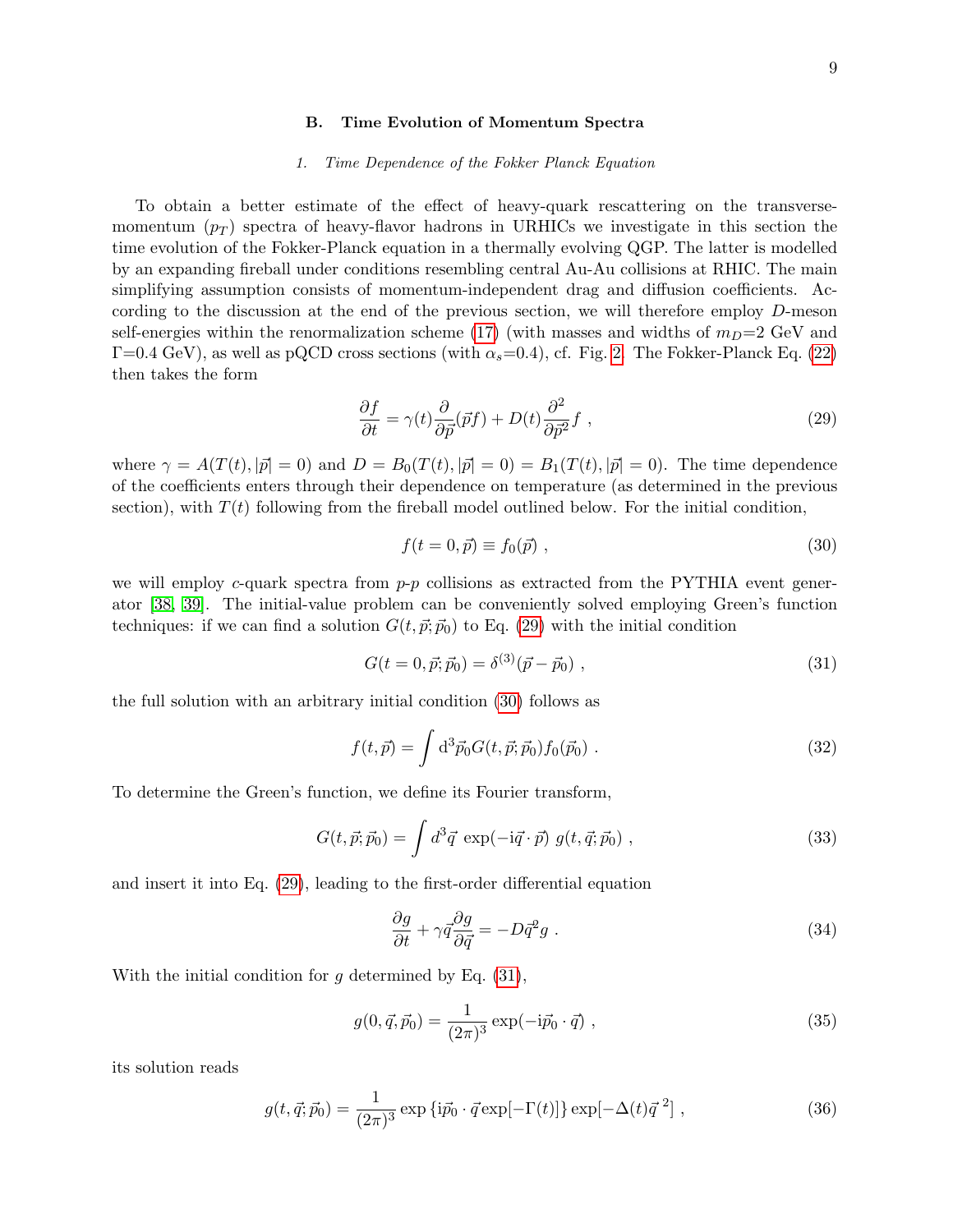where

$$
\Gamma(t) = \int_0^t \mathrm{d}\tau \gamma(\tau) \tag{37}
$$

$$
\Delta(t) = \exp[-2\Gamma(t)] \int_0^t d\tau D(\tau) \exp[2\Gamma(\tau)]. \qquad (38)
$$

The Fourier transformation [\(33\)](#page-8-4) yields the result for the Green's function,

$$
G(t, \vec{p}; \vec{p}_0) = \left[\frac{1}{4\pi\Delta(t)}\right]^{3/2} \exp\left\{-\frac{(\vec{p} - \vec{p}_0 \exp[-\Gamma(t)])^2}{4\Delta(t)}\right\},\tag{39}
$$

and the time evolution of the distribution function, Eq. [\(32\)](#page-8-5), is finally obtained by numerical integration.

### <span id="page-9-3"></span><span id="page-9-2"></span><span id="page-9-1"></span>2. Limiting Cases

Before we turn to the full solution, let us first illustrate a few limiting cases. For timeindependent coefficients  $\gamma$  and D, Eqs. [\(37\)](#page-9-1) and [\(38\)](#page-9-2) simplify to

<span id="page-9-4"></span>
$$
\Gamma(t) = \gamma t , \quad \Delta(t) = \frac{D}{2\gamma} [1 - \exp(-2\gamma t)] . \tag{40}
$$

Inserting these into Eq. [\(39\)](#page-9-3) yields

$$
G(t, \vec{p}; \vec{p}_0) = \left\{ \frac{\gamma}{2\pi D[1 - \exp(-2\gamma t)]} \right\}^{3/2} \exp\left\{ -\frac{\gamma}{2D} \frac{[\vec{p} - \vec{p}_0 \exp(-\gamma t)]^2}{1 - \exp(-2\gamma t)} \right\},\tag{41}
$$

which was already derived in Ref. [\[24\]](#page-13-23). This, in particular, shows that  $\gamma$  has the meaning of a drag (or friction) coefficient,

$$
\langle \vec{p}(t) \rangle = \vec{p}_0 \exp(-\gamma t) \tag{42}
$$

characterizing the equilibration time scale  $\tau = 1/\gamma$ . With the momentum fluctuation given by

$$
\langle \vec{p}^2(t) \rangle - \langle \vec{p}(t) \rangle^2 = \frac{3D}{\gamma} [1 - \exp(-2\gamma t)] \tag{43}
$$

D is readily identified as a momentum diffusion coefficient. From the left panel of Fig. [4](#page-10-0) we see that for temperatures expected in central Au-Au collisions at RHIC, the equilibration time scale for charm quarks is substantially reduced by resonant interactions, to about a few  $\text{fm}/c$ , comparable to the duration of the (putative) QGP phase. Even though a similar mechanism is operative for bottom quarks, their much larger rest mass renders the pertinent kinetic equilibration time significantly larger, around 10  $\text{fm}/c$  or more.

For  $t \to \infty$ , Eq. [\(41\)](#page-9-4) approaches a Maxwell-Boltzmann distribution,

$$
\lim_{t \to \infty} G(t, \vec{p}; \vec{p}_0) = f_{\text{eq}}(\vec{p}) = \left(\frac{\gamma}{2\pi D}\right)^{3/2} \exp\left[-\frac{\gamma \vec{p}^2}{2D}\right] \,,\tag{44}
$$

and thermal equilibrium implies the dissipation-fluctuation theorem,

<span id="page-9-0"></span>
$$
T = \frac{D}{\gamma m_c} \tag{45}
$$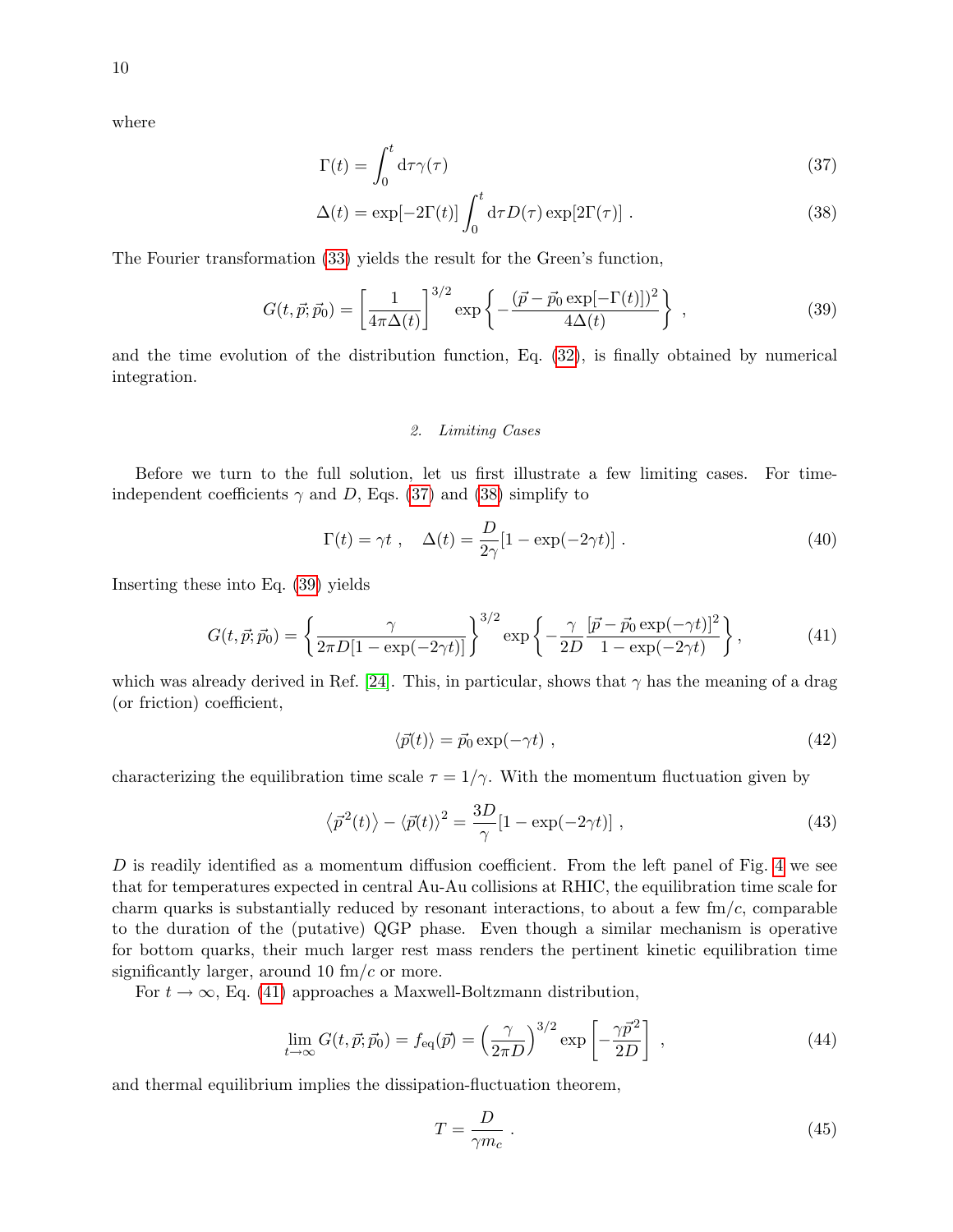

<span id="page-10-0"></span>FIG. 4: Left panel: equilibration time-scale  $\tau = 1/\gamma$  for charm and bottom quarks in the QGP as function of temperature with (solid and dashed line) and without (dash-dotted and dash-double-dotted lines) in-medium resonances. Right panel: consistency check of the dissipation-fluctuation relation, Eq. [\(45\)](#page-9-0), for c-quarks with (solid line) and without (dash-dotted line) resonances, as well as for b-quarks (with resonances, dashed line), in the QGP.

The such obtained temperature T should, of course, coincide with the one of the (light-quark and gluon) heat bath entering through the thermal distribution functions in Eq. [\(28\)](#page-6-1). Thus, Eq. [\(45\)](#page-9-0) serves as a consistency check for the determination of the drag and diffusion coefficients within our model, especially for the assumption on the dominance of small momentum transfers underlying the Fokker-Planck Equation [\(22\)](#page-5-3). From the right panel in Fig. [4](#page-10-0) we see that, for charm quarks, the dissipation-fluctuation theorem is well satisfied (within 3%) when using forward peaked pQCD cross sections; but also for the isotropic resonance cross sections within the renormalization scheme the deviations do not exceed 11% even at the highest considered temperatures, while within the form-factor regularization scheme they reach up to 26% (the latter value is reduced to ∼17% when an average over a thermal momentum distribution is performed). The latter is due to the greater variation of the friction and diffusion coefficients with momentum which makes the approximation of momentum-independent coefficients, underlying the derivation of the fluctuation-dissipation relation [\(45\)](#page-9-0), less accurate. For this reason, in the next section we shall use the renormalization scheme without form factor to investigate the time evolution of  $p<sub>T</sub>$  spectra. For the heavier bottom quarks the fluctuation-dissipation theorem is satisfied to high accuracy.

## 3. Charm-Quark  $p_T$ -Spectra at RHIC

Let us finally address the time evolution of charm-quark  $p_T$ -spectra including the temperature dependence of drag and diffusion coefficients. To obtain the time evolution of the temperature we use a simple expanding fireball model [\[40\]](#page-14-13). In reminiscence to hydrodynamic simulations [\[41\]](#page-14-14) of central Au-Au collisions at RHIC, the fireball volume is parameterized by

$$
V_{\rm FB}(t) = \pi (z_0 + v_z t)(r_0 + \frac{1}{2} a_\perp t^2)^2,
$$
\n(46)

where  $r_0 = 6.5$  fm and  $z_0 = 0.6$  fm are the initial transverse and longitudinal size (the latter corresponding to a formation time of  $\tau_0 = 0.33$  fm/c). The longitudinal and transverse expansion are characterized by  $v_z = 1.4c$  (covering a thermal width of about 1.8 units in rapidity) and  $a_{\perp} = 0.055 \, c^2/\text{fm}$  (yielding a total fireball lifetime of about 14 fm/c with a thermal freezeout temperature of  $\sim$ 110 MeV).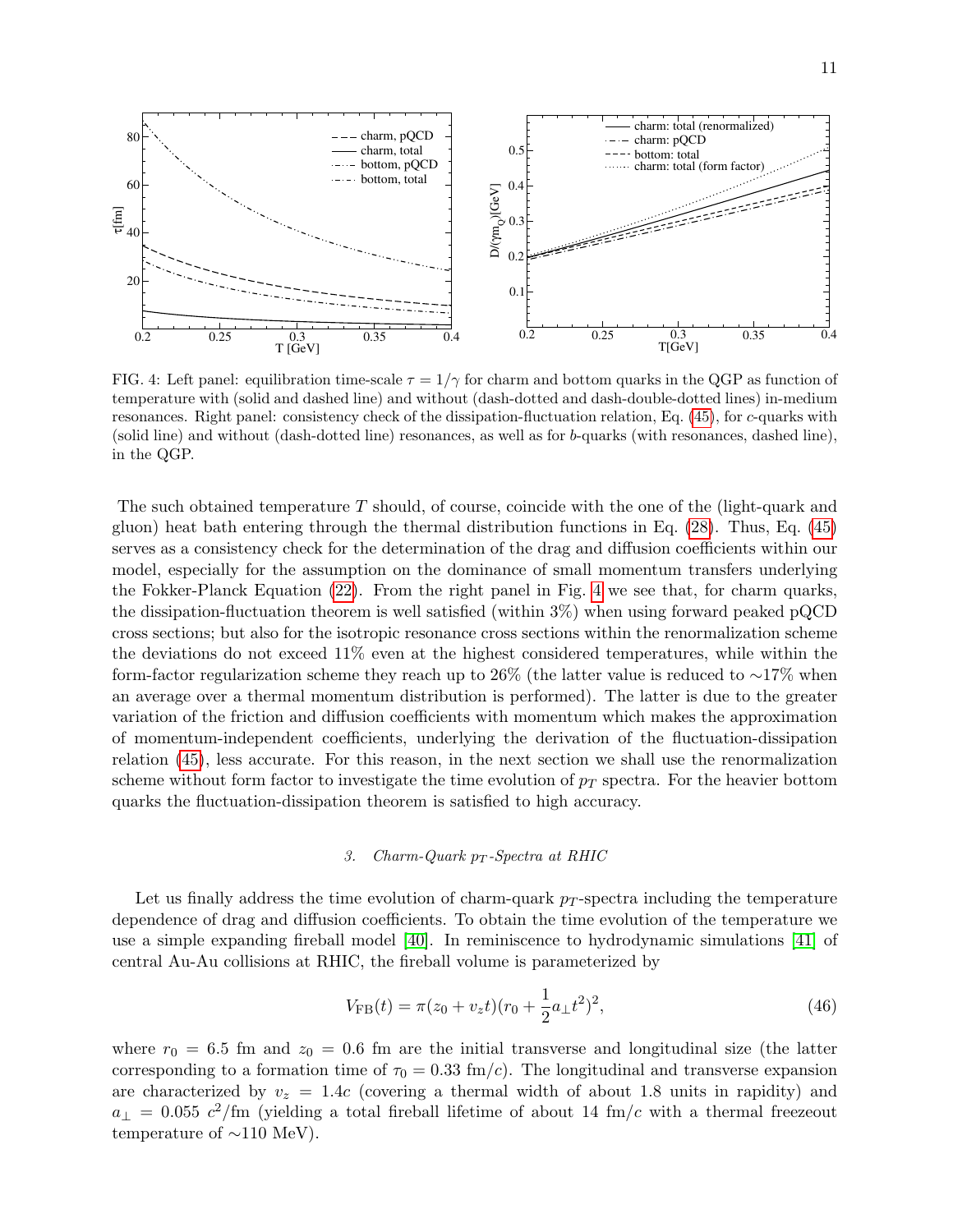

<span id="page-11-0"></span>FIG. 5: Left panel: results for the time-evolved c-quark  $p_T$ -spectra in the local rest frame with a temperature profile corresponding to QGP and mixed phase in central Au-Au collisions at  $\sqrt{s_{NN}}$ =200 GeV; dashed curve: initial spectrum taken from  $p-p$  collisions; dash-dotted curve: final spectrum using pQCD cross sections only; solid curve: final spectrum using both pQCD and D-meson resonance interactions. Right panel: explicit time evolution in time steps of 1 fm/c for the  $pQCD+$ resonance interactions.

Assuming isentropic expansion, the temperature at each instant is calculated from the total entropy of produced particles,  $S = s(T)V_{FB}(t) \simeq 10^4$  (within  $\Delta y=1.8$ ), with the entropy density in the QGP given by

$$
s = \frac{4\pi^2}{90}T^3(16+10.5N_f) \tag{47}
$$

 $(N_f$  is the effective number of quark flavors, taken to be 2.5).

With these parameters, the initial QGP temperature is  $T_0 \simeq 375$  MeV, decreasing to the critical temperature of  $T_c \simeq 180$  MeV after about 3 fm/c, with further evolution in a hadron- $QGP$  mixed phase for another 3 fm/c. For simplicity, we treat the latter phase as a  $QGP$  at constant  $T = T_c \approx 180$  MeV, but accounting for lower parton densities as estimated from the temperature dependence of the Fokker-Planck coefficients (from the lower panel of Fig. [2](#page-6-0) we estimated  $A, B \propto \varrho^{2/3}$ , where  $\varrho$  denotes the density of the light partons).

For the initial distribution  $f_0(\vec{p})$ , Eq. [\(30\)](#page-8-2), we employ charm-quark p<sub>T</sub>-spectra as generated in proton-proton  $(p-p)$  collisions at 200 GeV by PYTHIA [\[38\]](#page-14-11). A suitable parameterization thereof is given by [\[39\]](#page-14-12)

$$
\frac{\mathrm{d}^2 N_c}{\mathrm{d} p_T^2} = C \frac{(p_T + A)^2}{(1 + p_T / B)^\alpha} \tag{48}
$$

with  $A = 0.5$  GeV,  $B = 6.8$  GeV,  $\alpha = 21$ , and  $C = 0.845$  GeV<sup>-4</sup>.

As detailed above, the time evolution of the  $p_T$ -distribution is obtained from Eq. [\(32\)](#page-8-5) with the Green's function [\(41\)](#page-9-4), integrated over  $p_z$ , which amounts to a two-dimensional solution of the Fokker-Planck equation. Fig. [5](#page-11-0) shows the time evolution of c-quark p-spectra in central Au-Au at RHIC, evaluated in the local (thermal) rest frame of the expanding matter in QGP and mixed phase (i.e., the additional boost from the collective transverse expansion is not included), using the drag and diffusion coefficients computed in Sec. [III A.](#page-5-1) From the left panel one finds that, when allowing for pQCD rescattering only, the initial spectra from  $p-p$  collisions are affected rather little. On the contrary, when augmenting the interactions with  $D$ -meson resonances<sup>4</sup>, the

<sup>&</sup>lt;sup>4</sup> Note that, when adding the matrix elements for pQCD and resonance interactions, we did not resum the pertur-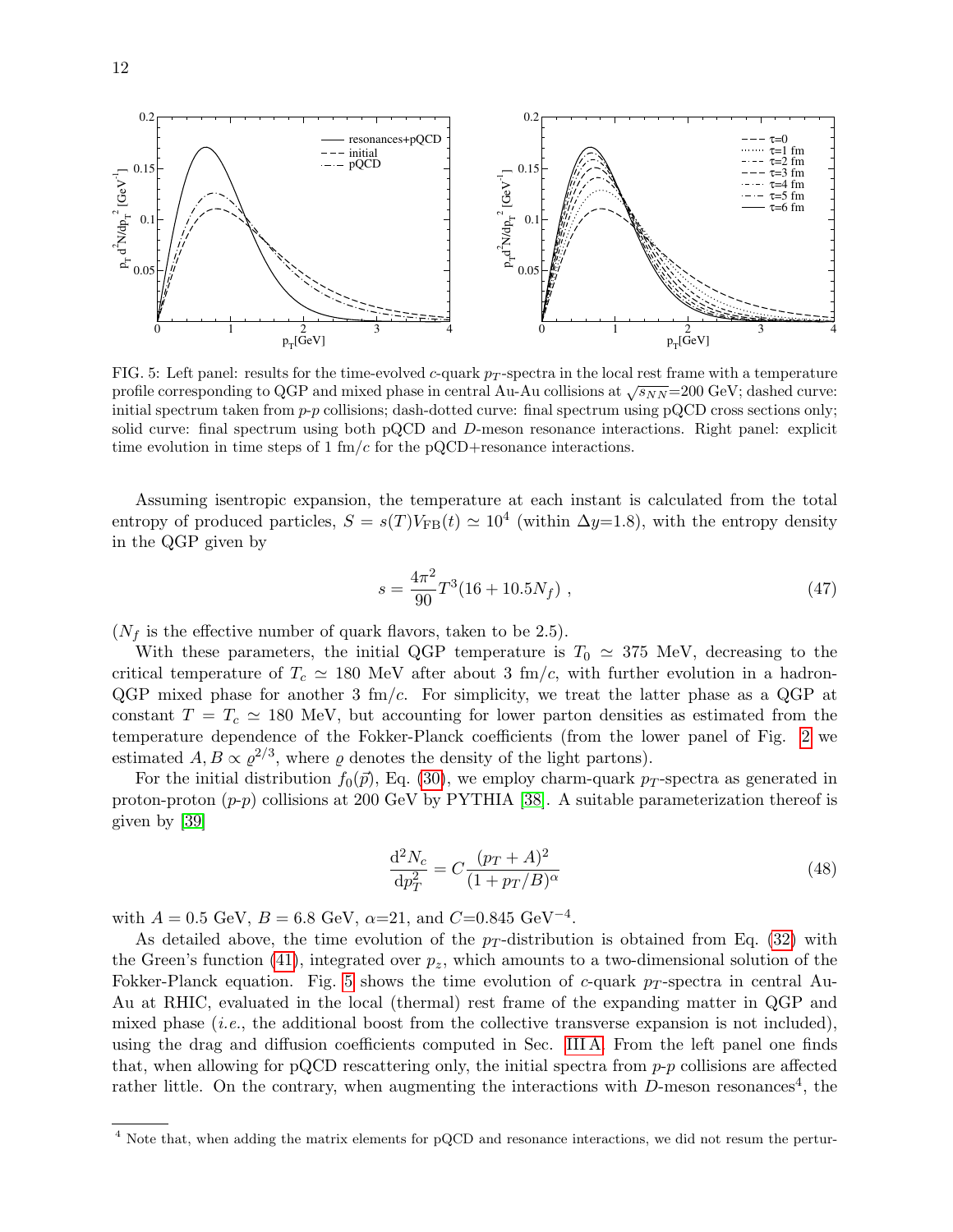$p_T$ -spectra undergo a marked reshaping, essentially a redistribution from high to low  $p_T$ . The final  ${\rm spectra}$  (*i.e.*, at the end of the mixed phase after 6 fm/*c*), with a peak position at  $p_T^{\text{(max)}}\simeq 0.66~\text{GeV},$ indeed closely resemble a thermal distribution with a temperature of about 290 MeV. Even though this indicates that the spectra are not fully thermalized at  $T_c$ , the change from an initial average  $\sqrt{\langle p_T^2 \rangle} = 1.66 \text{ GeV}$  (corresponding to a "temperature" of ∼920 MeV) is appreciable. The fact that most of rescattering occurs in the early evolution phase (the first  $3 \text{ fm}/c$  or so, cf. right panel of Fig. [5\)](#page-11-0) should provide favorable conditions for the build-up of elliptic flow.

We recall that our treatment becomes unreliable toward high  $p<sub>T</sub>$ , since (i) we have neglected the momentum dependence of the drag and diffusion coefficients  $(i.e.,$  used their values at zero momentum), whereas in reality they decrease with  $p_T$  (cf. Fig. [2\)](#page-6-0), and (ii) we have not accounted for induced gluon emission which is expected to be the main mechanism for energy loss of high $p_T$  partons within pQCD [\[5,](#page-13-4) [6\]](#page-13-5). Also note that transverse-flow effects, *i.e.*, Lorentz boosts of the (partially) thermalized c-quarks from the comoving (thermal) frame into the Lab frame, are not included in Fig. [5.](#page-11-0) Finally, the (possibly gradual) disappearance of resonance states toward high temperatures has not been incorporated (whether this happens under RHIC conditions with initial temperatures of 2  $T_c$  is not clear at present; e.g., in the lattice calculations of Refs. [\[30,](#page-14-3) [31\]](#page-14-4) resonance signals are still observed around these temperatures).

## <span id="page-12-0"></span>IV. CONCLUSIONS AND OUTLOOK

In the present work we have studied the role of resonant rescattering for heavy quarks in a Quark-Gluon Plasma at moderate temperatures. Our main assumption has been the existence of D-meson-like resonance states above  $T_c$  which finds support in both effective quark models and recent QCD lattice calculations. The underlying Lagrangian embodied both chiral and heavyquark symmetry, where the latter has been essential to ensure conserved vector currents (for  $D^*$ resonances). Bare masses and coupling constants of the model have been adjusted to render oneloop resummed D-meson spectral functions reminiscent to more microscopic calculations.

Pertinent cross sections for resonant c-quark rescattering on light antiquarks in the heat bath have been applied within a Fokker-Planck equation to evaluate kinetic thermalization. Our main finding is that the introduction of resonances in the QGP leads to a substantial reduction of the equilibration-time scales (by a factor of ∼3) as compared to estimates based on perturbative interactions. To a large extent, this difference originates from the isotropy of the angular distributions for resonant scattering, as opposed to mostly forward scattering in pQCD, which importantly enters into the (angular-weighted) transport cross section. The reduced timescales are very reminiscent to expected QGP lifetimes in central Au-Au collisions at RHIC. Consequently, time-evolved  $c$ -quark  $p_T$ -spectra exhibit a marked tendency toward thermalization in the resonance picture, whereas they are only little affected by pQCD rescattering alone. This should have important consequences for the build-up of elliptic flow of charmed hadrons.

Let us briefly discuss further ramifications and directions for future work. Clearly, the threemomentum dependence of the drag and diffusion coefficients, the effects of transverse flow and the evaluation of elliptic flow need to be addressed. Quasiparticle masses for light quarks and gluons should be introduced to make a closer connection to the QGP equation of state. The disappearance of the bound states needs to be accounted for, especially for applications at LHC with larger anticipated initial temperatures than at RHIC. Indeed, a key question that may eventually be

bative contributions to, say,  $c + \bar{q} \rightarrow c + \bar{q}$  in the D-meson resonance propagator. In principle, this would lead to a slight renormalization of the resonance mass and width, which, however, is well inside the range of uncertainties of the in-medium resonance parameters.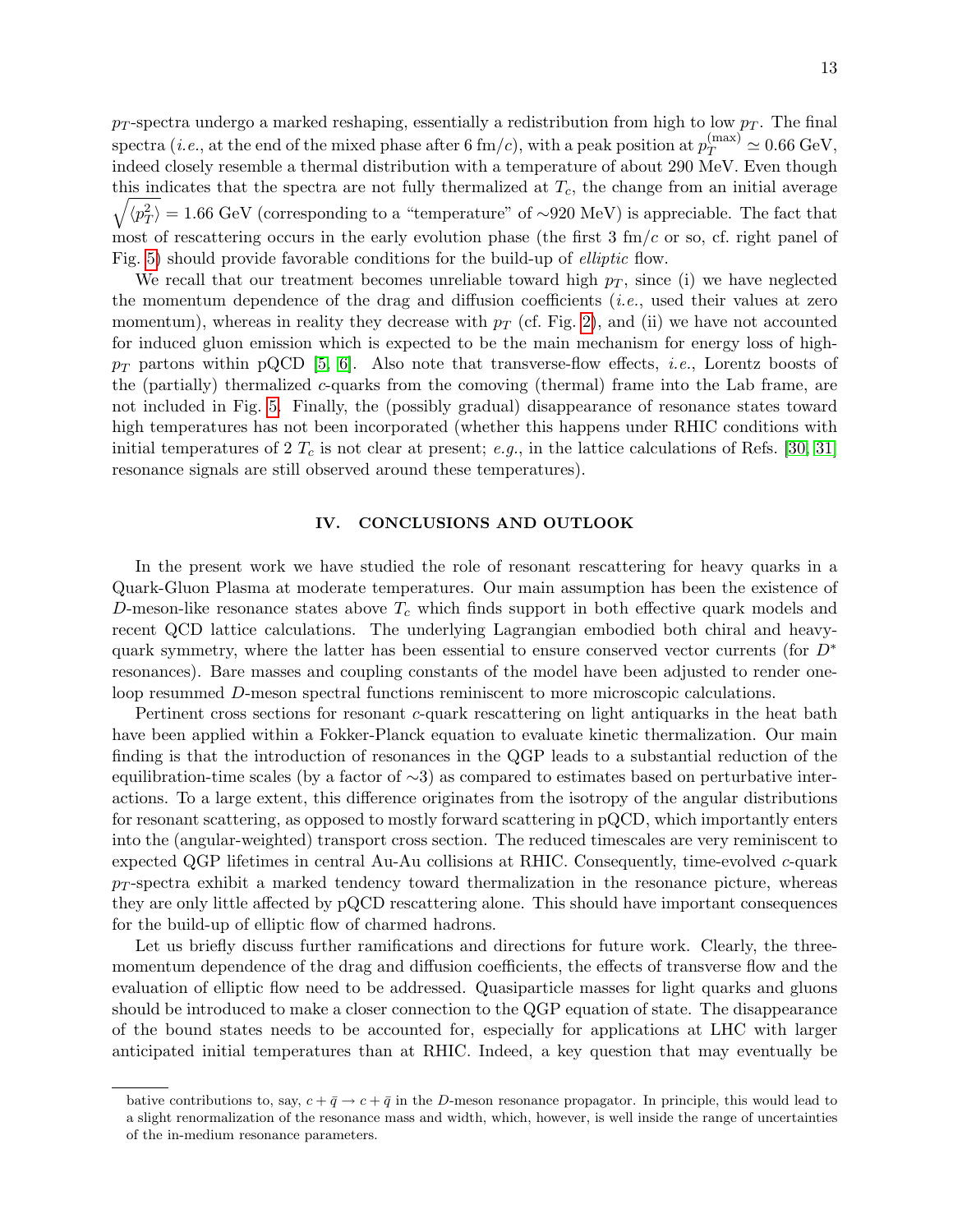answered by lattice QCD is whether D-meson (and other) resonances in the QGP exist, and, if so, whether they are located above the two-quark threshold, which renders them accessible for direct  $(c+\bar{q}\rightarrow c+\bar{q})$  scattering processes. Clearly, if this is not the case, other processes, such as  $c+\bar{q}\rightarrow D+q$ , need to be evaluated. The effects on secondary  $c\bar{c}$  production should also be checked [\[42\]](#page-14-15). E.g., according to recent transport calculations [\[29\]](#page-14-2), upscaling pQCD cross sections by a factor of 3 (to generate a significant elliptic flow) entails an increase in open-charm pairs by 40-50% over primordial production in central Au-Au collisions at RHIC, which is not supported by current PHENIX data [\[43\]](#page-14-16). Resonance cross sections, due to the larger D-meson mass in the crossed channel, may not have this feature (or, at least, to a less extent). Finally, we recall the important impact that heavy-quark momentum distributions have on secondary production ("coalescence") of charmonium and bottomonium states. Obviously, the combined theoretical and experimental study of heavy-flavor probes promises a rich potential for the understanding of the complex nature of QGP at moderate temperatures.

## Acknowledgments

One of us (HvH) thanks the Alexander von Humboldt foundation for support within a Feodor Lynen fellowship. This work was supported in part by a U.S. National Science Foundation CA-REER award under grant PHY-0449489.

- <span id="page-13-0"></span>[1] R. Vogt, Phys. Rept. **310**, 197 (1999).
- <span id="page-13-1"></span>[2] H. Satz, Rept. Prog. Phys. 63, 1511 (2000).
- <span id="page-13-2"></span>[3] R. Rapp and L. Grandchamp, J. Phys. G30, S305 (2004).
- <span id="page-13-3"></span>[4] D. Kharzeev and K. Tuchin, Nucl. Phys. **A735**, 248 (2004).
- <span id="page-13-4"></span>[5] M. Djordjevic, M. Gyulassy, and S. Wicks (2004), hep-ph/0410372.
- <span id="page-13-5"></span>[6] N. Armesto, C. A. Salgado, and U. A. Wiedemann, Phys. Rev. D 69, 114003 (2004), URL <http://link.aps.org/abstract/PRD/v69/e114003>.
- <span id="page-13-6"></span>[7] E. L. Bratkovskaya, W. Cassing, H. Stöcker, and N. Xu (2004), URL <http://arxiv.org/abs/nucl-th/0409047>.
- <span id="page-13-7"></span>[8] S. Batsouli, S. Kelly, M. Gyulassy, and J. L. Nagle, Phys. Lett. B557, 26 (2003).
- <span id="page-13-8"></span>[9] V. Greco, C. M. Ko, and R. Rapp, Phys. Lett. B595, 202 (2004).
- <span id="page-13-9"></span>[10] S. Kelly et al. (PHENIX Collaboration), J. Phys. G30, S1189 (2004).
- <span id="page-13-10"></span>[11] F. Laue et al. (STAR Collaboration) (2004), nucl-ex/0411007.
- <span id="page-13-11"></span>[12] E. V. Shuryak and I. Zahed, Phys. Rev. C  $70$ ,  $021901(R)$  (2004).
- <span id="page-13-12"></span>[13] G. E. Brown, C.-H. Lee, M. Rho, and E. Shuryak, Nucl. Phys. A740, 171 (2004).
- <span id="page-13-13"></span>[14] X. Li, H. Li, C. M. Shakin, and Q. Sun, Phys. Rev. C 69, 065201 (2004).
- <span id="page-13-14"></span>[15] S. Datta, F. Karsch, P. Petreczky, and I. Wetzorke, Nucl. Phys. Proc. Suppl. 119, 487 (2003).
- <span id="page-13-15"></span>[16] T. Umeda, K. Nomura, and H. Matsufuru (2002), hep-lat/0211003.
- <span id="page-13-16"></span>[17] L. Grandchamp, R. Rapp, and G. E. Brown, Phys. Rev. Lett. 92, 212301 (2004).
- <span id="page-13-17"></span>[18] R. L. Thews, M. Schroedter, and J. Rafelski, Phys. Rev. C 63, 054905 (2001).
- <span id="page-13-18"></span>[19] B. Zhang, C. M. Ko, B.-A. Li, Z.-W. Lin, and S. Pal, Phys. Rev. C 65, 054909 (2002).
- <span id="page-13-19"></span>[20] P. Braun-Munzinger and J. Stachel, Phys. Lett. B490, 196 (2000).
- <span id="page-13-20"></span> $[21]$  M. I. Gorenstein, A. P. Kostyuk, H. Stöcker, and W. Greiner, Phys. Lett. **B509**, 277  $(2001)$ .
- <span id="page-13-21"></span>[22] R. L. Thews (2002), hep-ph/0206179.
- <span id="page-13-22"></span>[23] L. Grandchamp and R. Rapp, Nucl. Phys. **A709**, 415 (2002).
- <span id="page-13-23"></span>[24] B. Svetitsky, Phys. Rev. D **37**, 2484 (1988).
- <span id="page-13-24"></span>[25] B. L. Combridge, Nucl. Phys. **B151**, 429 (1979).
- <span id="page-13-25"></span>[26] M. G. Mustafa and M. H. Thoma (2003), URL <http://arxiv.org/abs/hep-ph/0311168>.